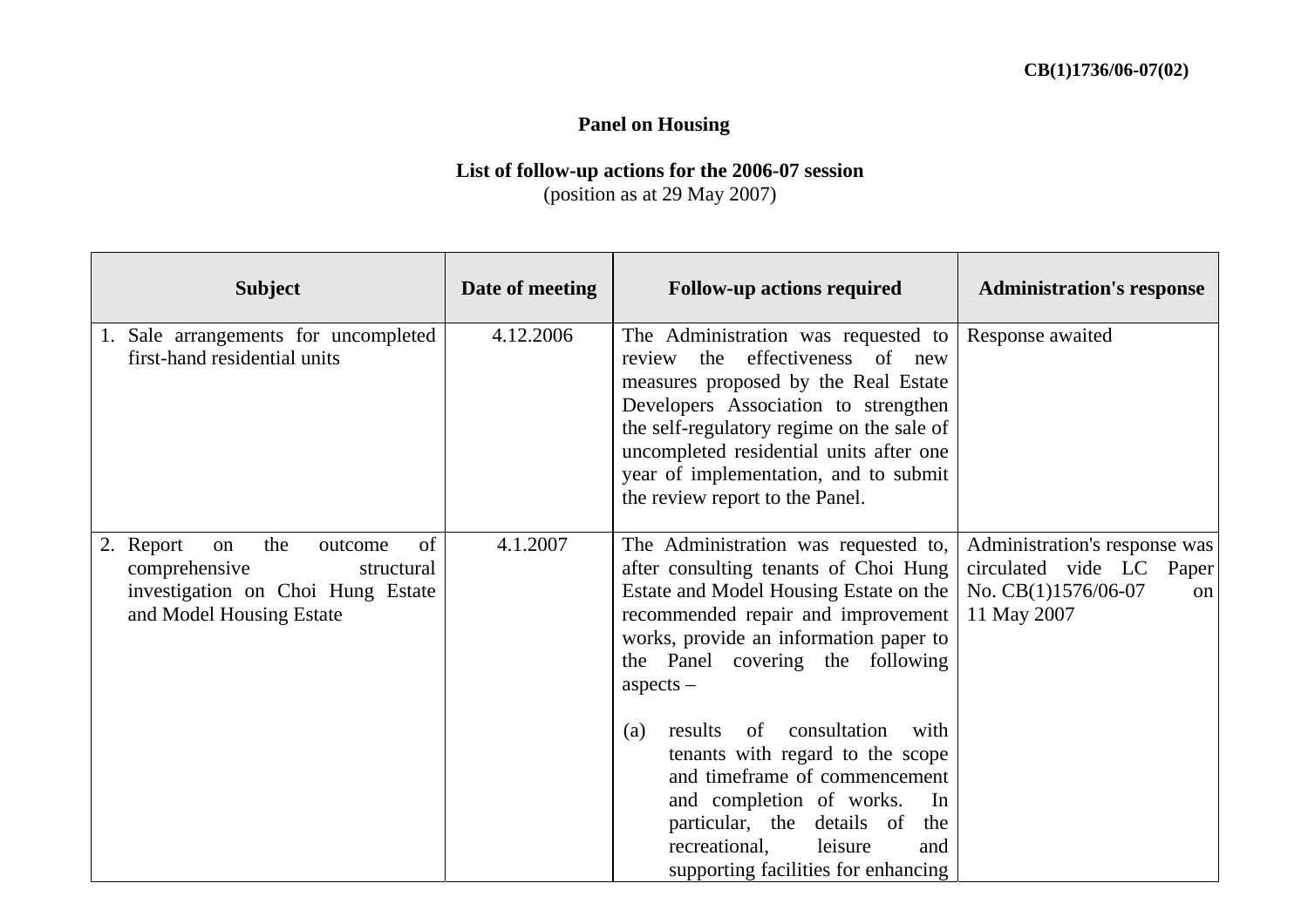| <b>Subject</b>                                                                                                                                                        | Date of meeting | <b>Follow-up actions required</b>                                                                                                                                                                                                                                                                           | <b>Administration's response</b>                                                                      |
|-----------------------------------------------------------------------------------------------------------------------------------------------------------------------|-----------------|-------------------------------------------------------------------------------------------------------------------------------------------------------------------------------------------------------------------------------------------------------------------------------------------------------------|-------------------------------------------------------------------------------------------------------|
|                                                                                                                                                                       |                 | living<br>environment<br>the<br>and<br>catering to the needs of the elderly<br>tenants;                                                                                                                                                                                                                     |                                                                                                       |
|                                                                                                                                                                       |                 | rehousing<br>arrangements<br>for<br>(b)<br>affected tenants; and                                                                                                                                                                                                                                            |                                                                                                       |
|                                                                                                                                                                       |                 | measures to minimize possible<br>(c)<br>negative impacts on the living<br>environment of tenants<br>and<br>mitigate nuisances caused during<br>implementation of the repair and<br>improvement works.                                                                                                       |                                                                                                       |
| 3. Allocation of public rental housing<br>flats for the elderly to other<br>applicants                                                                                | 5.2.2007        | The Administration was requested to<br>assess the effectiveness of the various<br>measures for improving the utilization<br>of Housing for Senior Citizens and<br>report the progress and results to the<br>Panel in 2007-2008 session.                                                                     | Response awaited                                                                                      |
| 4. Provision and management of retail<br>and carparking facilities in public<br>housing estates after the divestment<br>of the facilities by the Housing<br>Authority | 13.4.2007       | The Link Management Limited (The<br>Link) was requested to take the<br>following actions:<br>Provide information on changes in<br>(a)<br>tenancies of the retail and<br>carparking (RC) facilities in<br>public housing estates under The<br>Link's portfolio since the listing of<br>The Link REIT.<br>The | The Link's response<br>was<br>circulated vide LC<br>Paper<br>No. CB(1)1774/06-07<br>on<br>29 May 2007 |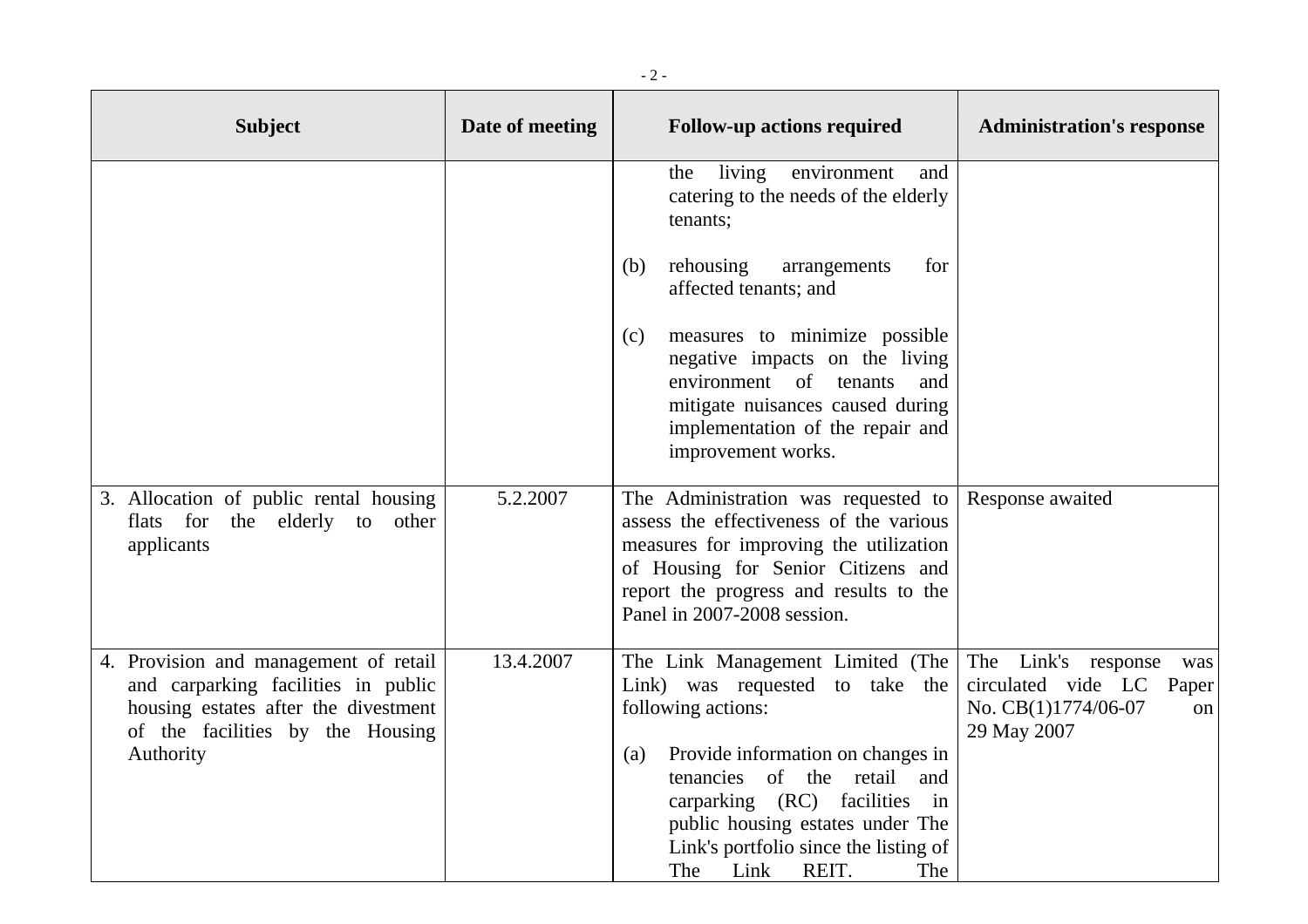| <b>Subject</b> | Date of meeting | <b>Follow-up actions required</b>                                                                                                                                                                                                                                                                                                                                                                                                                                                                                                                                                                                                                                                                              | <b>Administration's response</b> |
|----------------|-----------------|----------------------------------------------------------------------------------------------------------------------------------------------------------------------------------------------------------------------------------------------------------------------------------------------------------------------------------------------------------------------------------------------------------------------------------------------------------------------------------------------------------------------------------------------------------------------------------------------------------------------------------------------------------------------------------------------------------------|----------------------------------|
|                |                 | information should include the<br>number of previous tenancies with<br>Housing Authority<br>the<br>not<br>renewed by The Link, the number<br>of tenancies entered into with new<br>tenants, and the estimated number<br>of jobs lost and created as a result<br>of the above tenancy changes;<br>Provide<br>information<br>the<br>(b)<br>on<br>renewal<br>with<br>rates<br>tenancy<br>existing tenants of RC facilities<br>since the listing of The Link<br>REIT.<br>The information should<br>cover the respective rates for<br>shopping centres and markets, the<br>respective percentage changes in<br>respect of the total retail spaces in<br>shopping centres and markets<br>under The Link's portfolio; |                                  |
|                |                 | information<br>Provide<br>the<br>(c)<br>on<br>opinion surveys The Link had<br>conducted<br>its<br><sub>on</sub><br>asset<br>enhancement<br>projects,<br>in<br>particular those follow-up surveys<br>conducted from time to time to<br>track the changes in the level of<br>satisfaction<br>$\sigma$<br>tenants<br>and<br>customers with these projects; and                                                                                                                                                                                                                                                                                                                                                    |                                  |